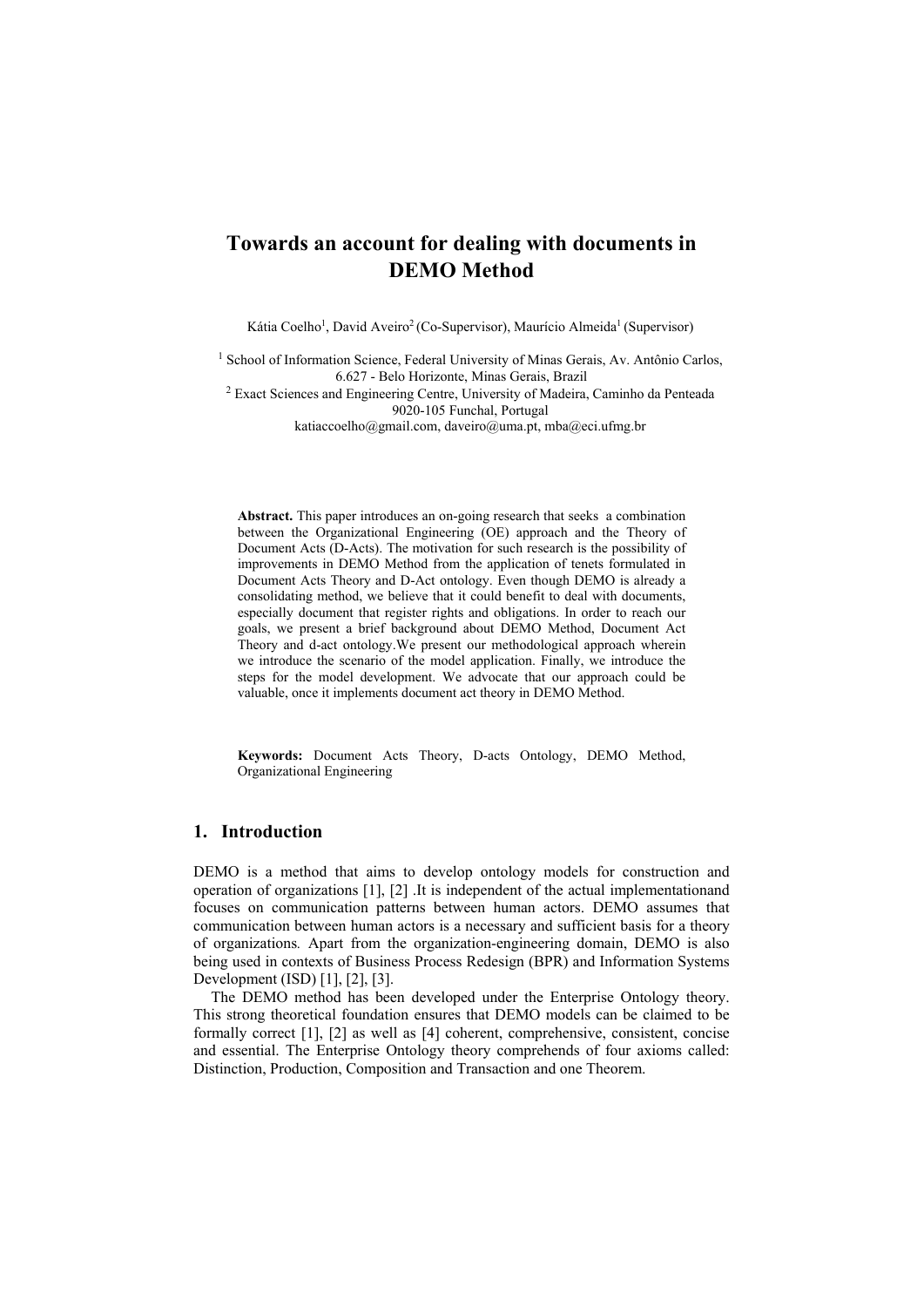This paper introduces an on-going doctoral study that aims to matching the organizational aspects of DEMO Method with Documents Acts Theory and its respective ontology, called D-acts ontology. The motivation for this investigation is the expectation of contributing to the DEMO Method with theoretical improvements, by dealing with documents through documents acts theory -. Such a seek of improvements aims to further consolidate new findings regarding DEMO Method.

The remaining part of paper is organized as follows: in section two we present the research problem and related works; section three introduces a theoretical Bbackground that enables one to understand our approach, described in sections ahead (3.1, 3.2and 3.3). In section four we introduce our methodological approach describing the scenario of application and the steps taken. Finally, in Section five, we introduce some discussion about our approach and present final remarks about our investigation.

## **2. Problem and Related work**

Our motivationstems from the fact that - although the ontological models DEMO are consistent, comprehensive, consistent, concise and essential - the current approaches seem to lack for a robust implementation for dealing with documents. We focus on the perspective that the interpretation of documents – as it ismade by social beings – leads to fulfilling the commitments formalized by the very same documents that encompass those commitments.

A co-related investigation about DEMO Method [15], which also approaches documents focus on the development process in the D-Organization abstract level. The main issue is the modeling path of D-Organization for two functions, namely: (1) archiving documents, in which the I-actors participate in transactions with D-actors that aim to treat original or derived facts; and (2) providing documents, in which the stored facts can be provided to I-actors after some transformation. In addition, there are others relevant approaches to dealing documents [18], [19], [20] and [21] in DEMO Method.

 We do not take the same approach, but develop another view for documents within DEMO. This view focuses on facts formalized in documents, as well as in the social effects that come up with from the use of documents. We tell this social effects the acts of documents, or d acts,. Thus, indeed, documents formalize commitments.

In addition, the notions of Ontological Meta-model and Model used in DEMO model was taken from G.O.D. (Generation, Operationalization & Discontinuation) and Control (sub) organizations: a DEMO-based approach for continuous real-time management of organizational change caused by exceptions [16].

## **3. Theoretical Background**

The theoretical background that we shall present has primarily almost the same disciplinary theoretical roots, namely Speech Act Theory developed by Austin and Searle. However, we present it in two distinct perspectives: (a) Organizational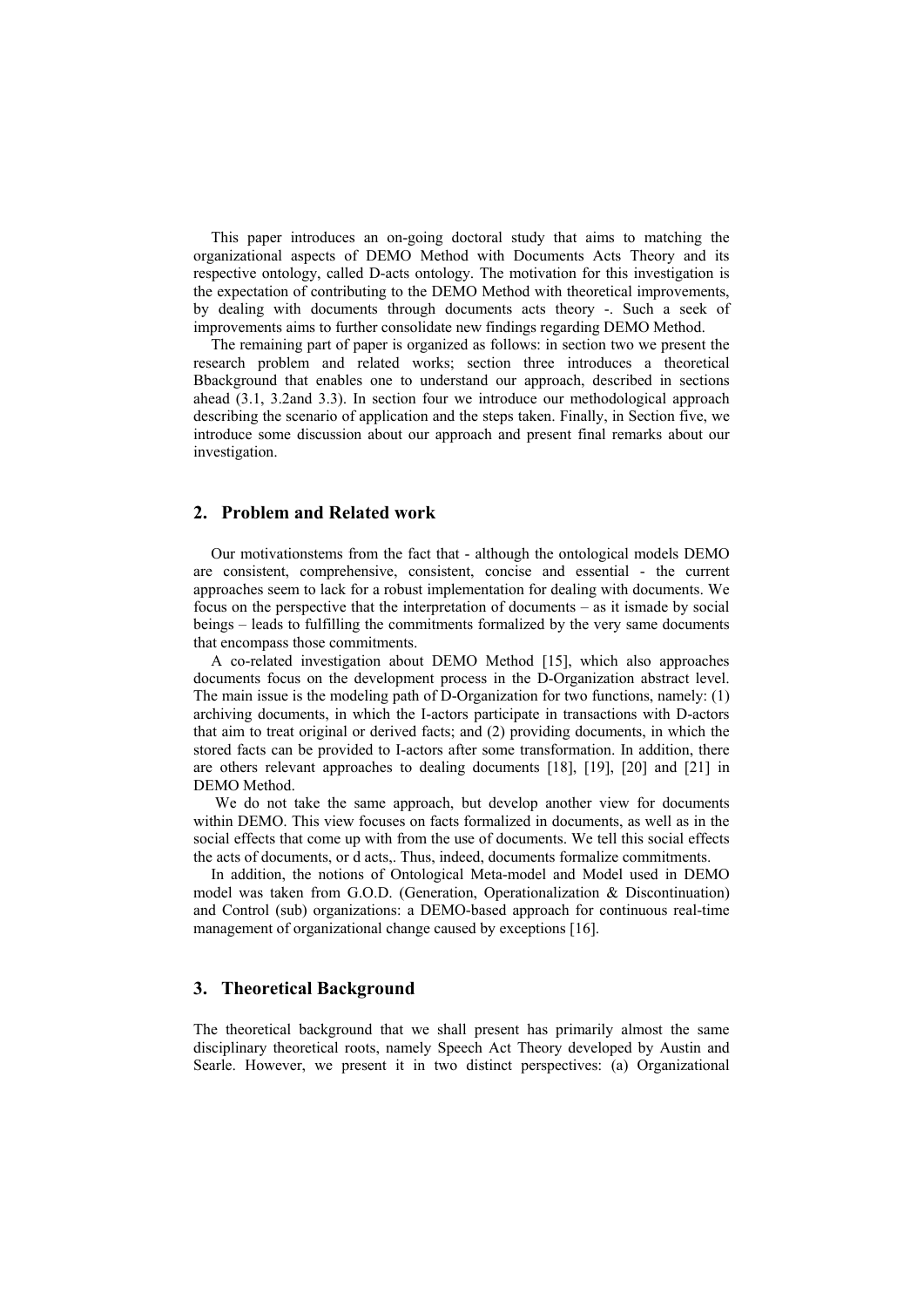Engineering, under which DEMO Method has been developed and, (b) Document Acts Theory , under which D-acts ontology has been developed. The following sections present both theories: sections 2.1 introduced DEMO Method; sections 2.2 introduces Document Act Theory; and section 2.3 describes main aspects related to D-acts Ontology.

Although the theoretical background of DEMO Method is too relevant and discussed in depth in the ongoing aforementioned PhD thesis , we present here a brief overview in which our research has been connected.

## **3.1. The scope of DEMO Method**

The DEMO Method has been developed as a general method to be applied into a variety of contexts in different organizations. The theoretical background underlying DEMO is called Ψ-theory. According to Ψ-theory, the principle that governs the organization behavior is the commitment between actors – employees, customers, suppliers – that act to develop products or services. Such tasks are performed as a collaborative endeavor [1], [2] [3] and [4]. Within DEMO, the collaboration between actors is called Transaction.

Ψ-theory encompasses four axioms: Operation, Transaction, Composition and Distinction; as well as a Theorem [4]. Even though the theoretical aspects already mentioned are required for a complete understanding of the method, we present here only those aspects relevant for the purposes of the present paper.

According to the Operation Axiom [1], [2], [4] and [16], an organization is comprised by actors performing roles, which are endowed with authority and responsibility. In performing such roles, the individuals perform two kinds of acts: i) Production Acts (the so-called P-acts), which come up with effects in the Production World producing both goods and services; ii) Coordination Acts (the so-called C-Acts), which have effects in the Coordination World and occurs when individuals accomplish commitments made in order to fulfill Production-Acts. Each one of these worlds can be considered as a set of effects or facts produced by actors.

As a result, these acts end up in Production Facts (P-Facts) and Coordination Facts (C-Facts). A Production Act is inherently material or immaterial [16]. A C-Act is performed by a Performer (actor) and directed to a Addressee that receives the same act. A C-Act consists of two simultaneous acts; i) an intention in which the individual who performs the act declares her "social attitude"; such attitude could be a request, a promise, a declaration, an acceptance, and so forth; ii) a proposition act, in which the individual who declares the act also declares the time associated to the intention, resulting in a Coordination Fact (C-Fact) [1], [3] and [4].

Actors interact each other in order to create or deal with C-Facts. The way of interaction among actors can be between an actor and another actor, or can be between an actor and the world. This explains the principle employed by actors to deal with their set of commitments within the organization. Firstly, one can see the P-Facts that contribute to the organization goals, since they provide products and services to the organizational environment; secondly, one can see the C-Acts that represent the way in which actors agree and accomplish their commitments, with the aim of reaching certain P-Facts [4].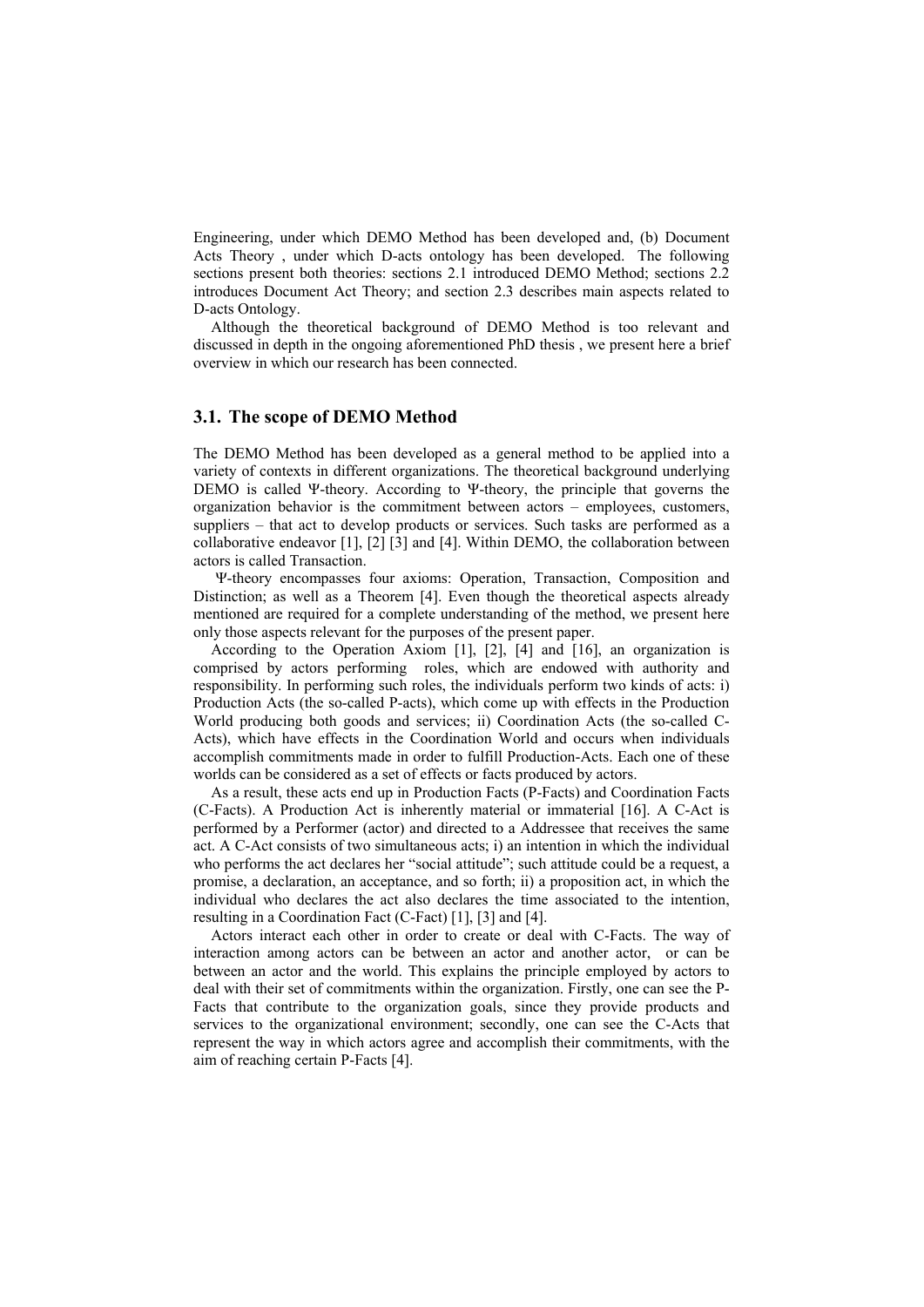The Transaction Axiom, according to the Ψ-theory, demonstrates that C-Acts follow a general universal pattern, the so-called Transaction [3]. Two actors – the initiator and the performer – agree about an intended result for a transaction, which corresponds to the P-Fact created by a performer [1], [4], [5] and [16]. A Transaction evolves three phases: i) the phase O is triggered by an initiator request; ii) in the phase E, the performer performs the production; and iii) in the phase R, the initiator and the performer agree about the generated P-fact. Only through such agreement, a P-Fact can come about [1]

These sequences of transaction patterns show us that all transactions occur through four Coordination Acts (namely, social commitments): requests, promises, declarations, and acceptances. It is noteworthy that such acts can be tacitly performed, without any explicit communication [4].

## **3.2. Essentials of Documents Act Theory**

Before to take our approach to the D-Acts Theory, we clarify which kind of document and which perspective we consider in our investigation. It is beyond our goals here to present an exhaustive exploration approach of the documents. This is a theme that has been approached since some time and under different perspectives. For example, in the 19th century by Documentation Science, in the middle of 20 century by Archival Science, Information Science and Computer Science [12].. The theme is still studied with different goals. Then, we believe that any attempt to provide a unique definition for documents could take us to misunderstandings.

Then, we assume a view of a document as an entity that lasts over time within the social context. We also consider that documents are entities that have its own existence, independently of people involved in their creation [7].

We are here interested in the phenomena that take place within organizations from the use of documents. we are neither interested in problems related to the semantic meaning of documents, nor with any particular form of communications that could be used. Indeed, we are concerned with the effects that documents can cause in certain contexts.

We approach documents through the perspective of document-acts. The theoretical basis for documents-acts arose in the middle of 20th century from Philosophy of Language, defending that languages can be used to make things and not only to provide a simple description of reality. Smith (1952) presents a theory of documentacts as an extension of the theory of speech-acts developed by Austin (1911-1960) and improved by Searle (1932).

The theory of document acts [10] shows how documents can be used to cause a variety of effects. Speech is evanescent, but documents are entities that endure throughout time. Furthermore, they can be preserved, inspected and modified in successive points in time, as well as grouped together into other complex documents.

The notion of intentionality [12] [14] is the key to clarifying the connection between speech-acts and document-acts. Intentionality is a very complex notion and a technical term in Philosophy. It means the power of minds to be directed towards a goal or a thing [12].

The role of intentionality considers that, in certain circumstances, documents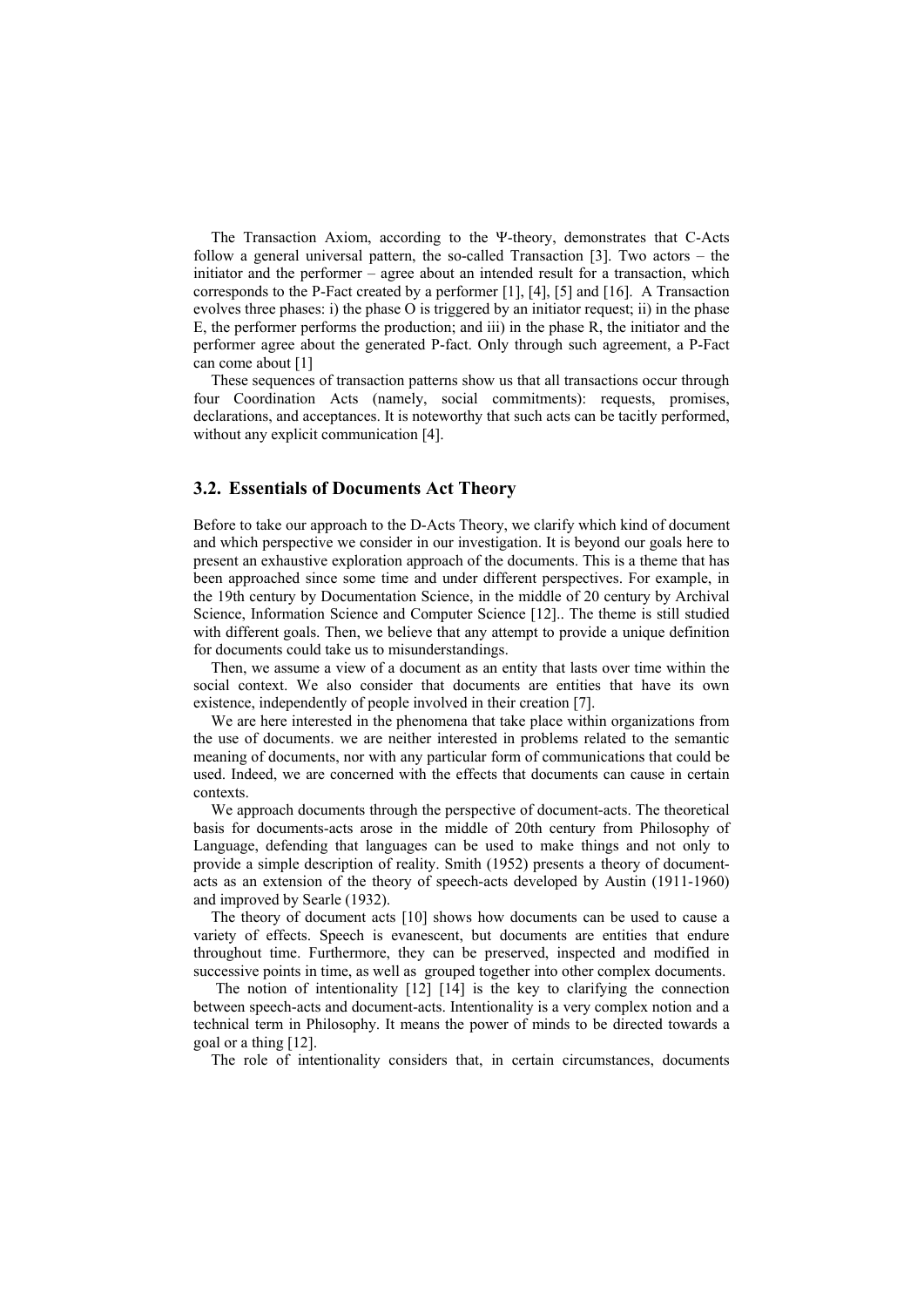record information required to perform actions [12]. Such circumstances are associated with the official usage of a document. The function of a document defines it in the context of playing a certain role. To specify the function of a document it is necessary to specify its use, the kind of action in which it plays its role. Such general types of action are named practices, which are actions reflected in their instances. This means that in order to instantiate a practice, one needs to know how to do it [12] and [14].

In the context of their official use, documents acquire the capacity to concretize the relevant kinds of human intentionality, to occupy the relevant kinds of roles within larger corporate wholes, through which the actions of countless individuals become coordinated [7] and [12].

The document acts theory is not limited to providing evidence or information from documents, but they have social and institutional powers (legal, ethical) called deontic powers [10]. Document acts play an essential role in many social interactions and can unite people, groups or nations in a lasting way.

According [7] and [8] with a document we can fill it in, sign it, stamp it, inspect it, copy it, file; we can establish collateral, create an organization, record the deliberations of a committee, initiate a legal action, release funds, confirm flight readiness); we may fail to achieve the corresponding ends (because of error, forgery, falsification, or invalidity of a document, or because of challenge by an addressee or by some cognizant official).

Furthermore, there areinstitutional systems to which documents belong: marriage, law, government, commerce, and so on; the provenance of documents, i.e., the different sorts of ways in which documents are created as products of document acts of special sorts, as when documents with deontic powers are created through an official act of printing in a parliamentary digest [7] and [8].

These new practices bring documentary changes in social relations, they also bring new social artifacts [7], such as receipts, money, identity documents, criminal records, signatures, templates of documents, checks, official seals, bank accounts, contracts, shares, mortgages, liens, insurance policies and credit cards and so on [6], [8]. Thus, documents allow human beings to commit themselves to ever more risky and ambitious collaborative endeavors. [7].

Document acts [10] do not work in isolation from speech acts. The success of a document act will depends on the conditions involved in speech acts of the traditional sort: the person who fills the document has to have the authority to do so; she has to do so with appropriate intentions, in the appropriate sorts of contexts, and so forth [10].

In addition, the theory of document-acts makes use of the theoretical principles of speech-acts theory considering that, when a speech-act is performed, there is also the creation of certain institutional facts [12] [14]. In this case, we are close to the concept of constitutive rules developed by Searle (1962) and presented [12]. These rules allow one to know, for example, how an utterance can give rise to an obligation to a person that makes a promise, insofar as this promise impacts in the people´s behavior. In the presence of rules like this, certain activities are performed.

In order to allow the practical use of the document act theory, some level of formalization is required.In the next section, we present the formalization described in  $[10]$ .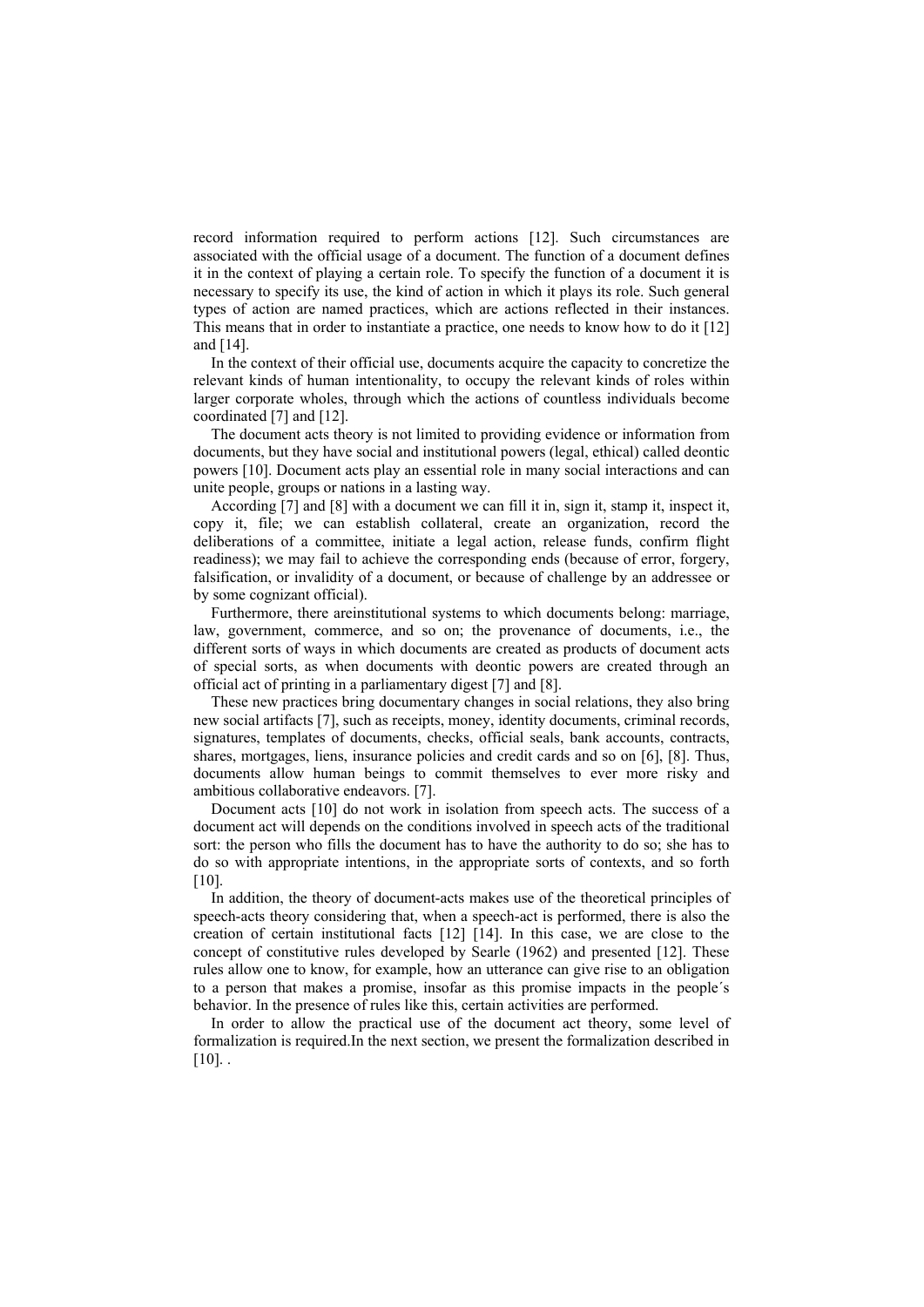## **3.3. Documents Act Ontology Formalization**

In this section we provide an implementation to Documents Act Ontology (D-acts ontology), which is based on the theory of document acts, in Web Ontology Language (OWL) (W3 Consortium 2004). Before to do so, it is useful to briefly describe the top-level ontology that grounds D-acts ontology, namely, the Basic Formal Ontology (BFO), as visualized [9].

The Basic Formal Ontology  $(BFO)^1$  is a top-level ontology created in 2002 to describe domain independent entities, namely, meta, general and abstract entities [9]. The BFO was developed to represent top-level categories present in ontologies developed in all knowledge domains [9].

The BFO embraces a view of reality that encompasses entities called continuants and occurrents. Continuants are entities that endure through the time, as for example, objects, qualities and functions. Occurrents are entities that unfold through time with the participation of continuants [9]. Continuants and occurrents have different modes of existence: while continuants are subject to frequent chances, occurrents depend on continuant entities to be their bearers.



*Figure 1: D-act hierarchy in BFO - Continuant* 

 

In order to represent document acts it is necessary to be able to track specific roles and their bearers involved in the document act: i) the creators of the document template; ii) the users of the document; iii) the target bearers of the concretizations of social entities, namely Socio-Legal Generically Dependent Continuant (CDGLS), created by document acts.

The following entities had been implemented in the initial version of the Document Act Ontology (d-acts) [9]. The following notations are used: **classes** are written in bold, *object properties* are written in italics, and OPERATORS are written in capital letters.

**Socio-legal generically dependent continuant -** Def.: Socio-legal generically dependent continuants are generically dependent continuants that come into existence

<sup>1</sup> BFO reference Manual http://www.ifomis.uni-saarland.de/bfo/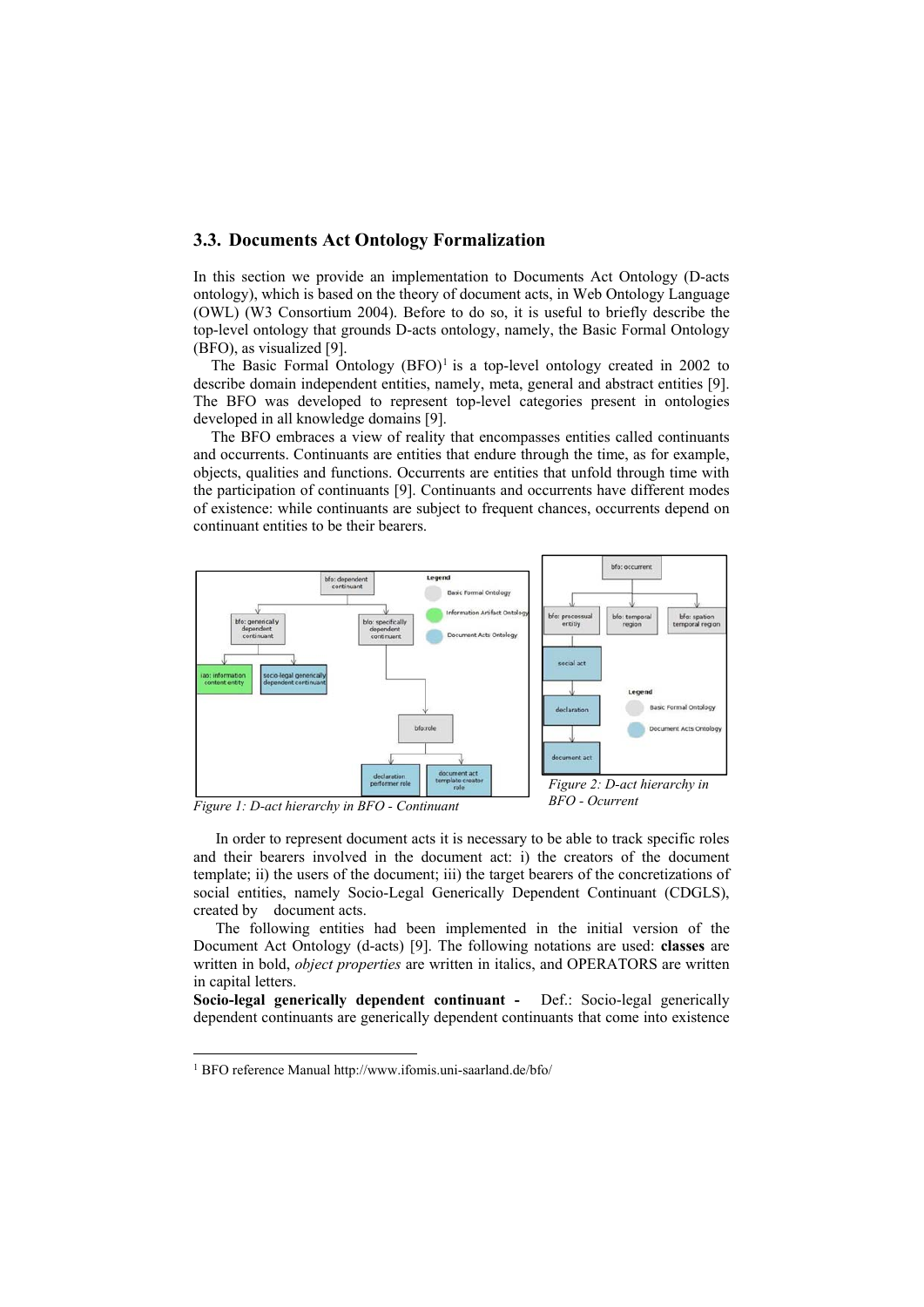through declarations and are concretized as roles. They differ from information content entities in that they are not about something, but exist as quasi-abstract social entities. In addition, their concretizations are not qualities inhering in independent continuants, but roles borne by an organism or an aggregate of organisms. Each socio-legal, generically dependent continuant can only be concretized once at each given time.

Equivalent class: *is\_specified\_output\_*of SOME **declaration.**

#### Superclass: **generically dependent continuant.**

Examples: the claim of a piece of land, the obligation to pay rent to the owner of a rental property

**Social act - Def.:** A process that is carried out by a conscious being or an aggregate of conscious beings and is spontaneous, directed towards other conscious beings and aggregates thereof and needs to be perceived.

Equivalent class: -

## Superclass: **processual entity**

Example: Colonel Klink giving Sergeant Schultz an order, Jake promising Jill to take her to the junior prom

**Declaration** Def.: A social act that brings about, transfers, or revokes a socio-legal, generically dependent continuant. Declarations do not depend on words spoken or written, but sometimes are merely actions, for instance the signing of a document.

Equivalent class: (*legally revokes* SOME **socio-legal generically dependent continuan**t) OR (*legally transfers* SOME **socio-legal generically dependent continuant**) OR (*has\_specified\_output* SOME **socio-legal generically dependent continuant**) AND *has\_agent* SOME ((**Homo sapiens** OR **organization** OR **collection of humans** OR **aggregate of organizations**) AND *bearer\_of* SOME **declaration** performer role) AND *realizes* SOME **declaration performer role** Superclass: **social act**

Examples: my consenting verbally to buy a used TV set for \$500, Jane Doe's signing of the divorce papers, John Robie's taking of Mrs. Steven's jewels.

*Legally revokes -* Def.: d socio-legally revokes s if s participates in d, and at the end of d, s no longer exists.It is important to note that this going out of existence of s is complete and unlike the going out of existence for material entities, which basic- ally always are transformed into something else. After the declaration nothing is left of the socio-legal, generically dependent continuant in question.

## Domain: **declaration**

## Range: **socio-legal generically dependent continuant**

Super property: *has\_participant*

Characteristics: Functional, Asymmetric, Irreflexive

*Legally transfers -* Def.: d socio-legally transfers l if l participates in d and d has specified input (concretization of  $l_1$ ) and specified output (concretization of  $l_2$ ), where (concretization of  $l_1$ ) and (concretization of  $l_2$ ) are not identical.

#### Domain: **declaration**

## Range: **socio-legal, generically dependent continuant**

Super property: *has\_participant*

Characteristics: Functional, Asymmetric, Irreflexive

**Document act** Def.: A declaration that is made using a document to temporally extend the effects of the declaration.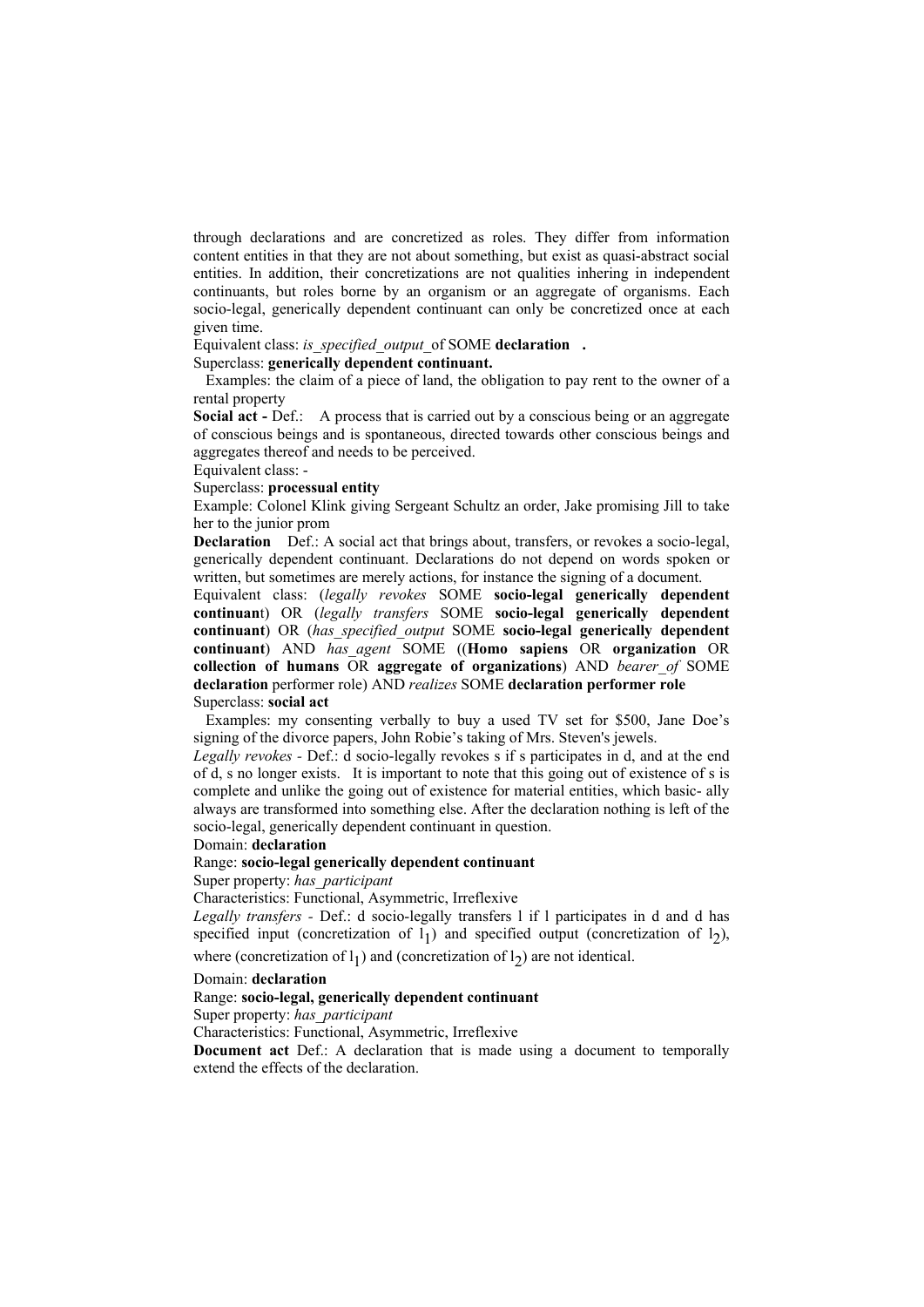Equivalent class: (*legally revokes* SOME **socio-legal, generically dependent continuant**) OR (*legally transfers* SOME **socio-legal, generically dependent continuant**) OR (*has\_specified\_output* SOME **socio-legal, generically dependent continuant**) AND *has\_agent* SOME (**Homo sapiens** OR **organization** OR **collection of humans** OR **aggregate of organizations**) AND *has\_specified\_input* SOME **document** AND *has\_specified\_output* SOME **document**)

Superclass: **declaration** 

Examples: filling in an immigration form, a judge signing and stamping a court order

**declaration target:** Def.: The human being or organization or aggregate of any of the aforementioned that is the bearer of a concretization of a socio-legal, generically dependent continuant brought about by or transferred in a specific document act.

Equivalent class: (**Homo sapiens** OR **organization** OR **aggregate of organizations**  OR **collection of humans**) AND bearer of SOME ((is concretization of SOME socio-legal, generically dependent continuant) AND participates in SOME **declaration**)

Superclass: Superclass: **processual entity**

Examples: me as bearer of a spouse role who participates in a document act, John Doe as bearer of a debtor role who participates in a document act

**Declaration performer role -** Def.: A role inhering in a human being or an organization or an aggregate of any of the aforementioned that is realized by the bearer being the agent in a declaration.

Equivalent class: -

Superclass: **role,** *inheres* in SOME (**Homo sapiens** OR **organization** OR **aggregate of organizations** OR **collection of humans**) AND *is\_realized\_by* ONLY **declaration**

Examples: a judge's role of signing a court order, a hospital committee's role to sanction conformance to a specific guideline for hospital employees

**Document act template creator role** - Def.: A role that inheres in a human being or organization or aggregate of any of the aforementioned that prepares a document that is the specified input to a document act and is the input document of a document act. Equivalent class: -

Superclass: **role,** inheres in SOME ((**Homo sapiens** OR **organization** OR **aggregate of organizations** OR **collection of humans**) and *is\_realized\_by* ONLY (**process** AND *has\_specified\_output* SOME (**document** AND *participates\_in* SOME **document act**)))

Examples: the role of the U.S. Citizenship and Immigration Service realized by the creation of an immigration form being filled in, the role of a national professional association realized by the creation of a clinical guideline to be certified

There are other relevant terms from BFO that are required to a proper understanding of D-acts. But, here we do not describe all BFO and D-ACT terms, but they are deeply discussed in author thesis. Is important here is that, even though in principle DEMO and D-acts have employed different points of view to represent the reality, both exhibit similar theoretical grounds. Thus, we propose to perform a merging between the underlying principles of each one.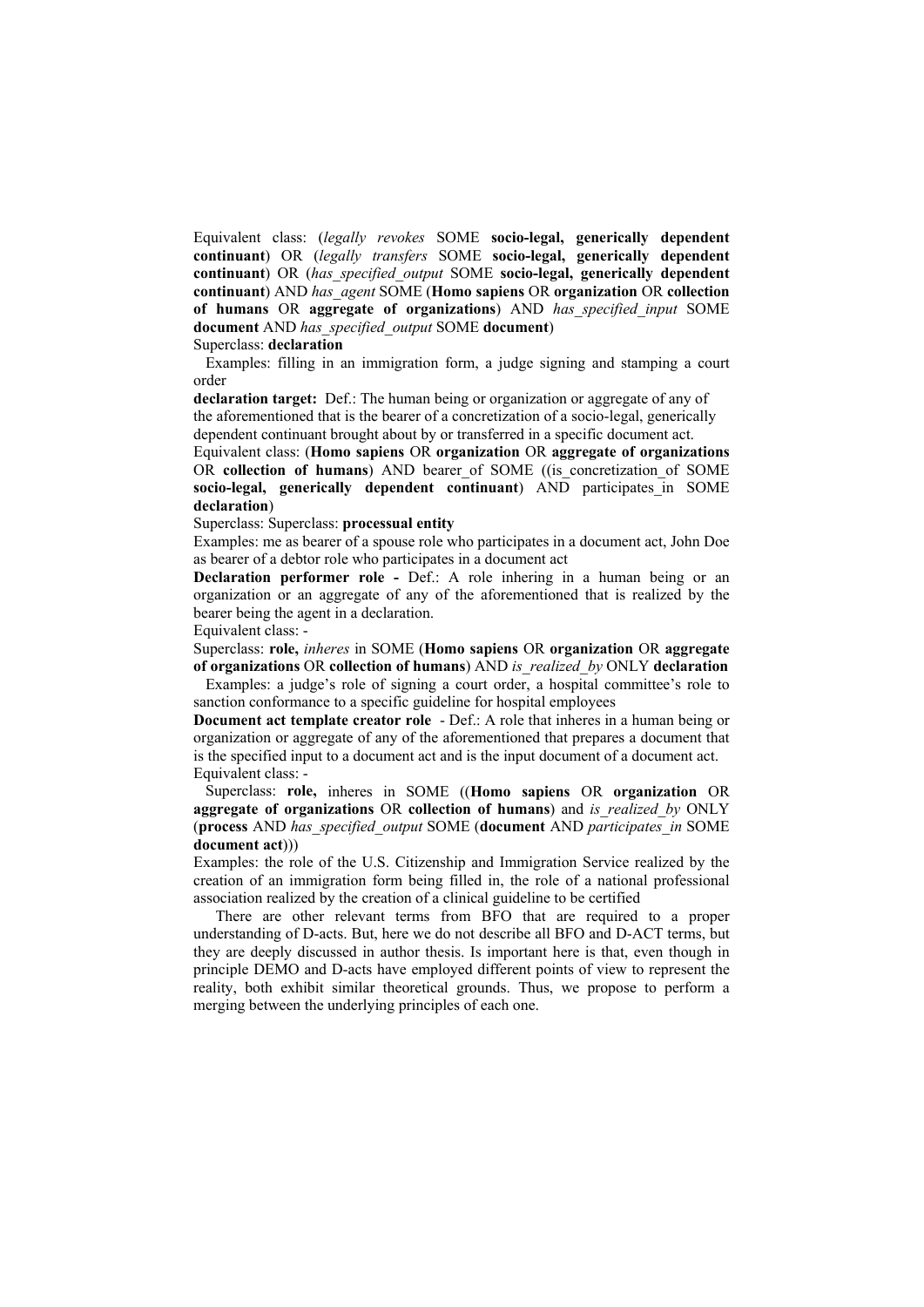## **4. Methodological proposal**

It is noteworthy that the present study is an ongoing research performed in the scope of a PhD thesis. At the end of thesis, we hope to have created a complete match between these theories, and then more concrete results become possible. To achieve our goal, and to answer to the problem of research that we propose to investigate, we developed our methodological proposal based on Design Science Methodology.

Thus, this paper describes the design of an artifact, an Object Fact Diagram, consisting of the specification of a Document Act Ontological Model (D-ACTOM). This model has been developed to be the bridge between DEMO Method and Document Act Theory.

Our approach was developed from the analysis those theories that underlies DEMO Method, Document Act Theory and D-ontology acts. We are investigating how we would correlate these theories in order to find out a merging of their foundations. We are looking for possible improvements that could be added to DEMO, both in theoretical studies and in practical applications.

Once the design science research requires the use of rigorous methods in artifact design process, our approach follows a rigorous process in which we used theoretical foundations of philosophy, of information systems modeling and of DEMO method.

We expect that the design artifact we are developing enables a solution to the aforementioned research problem and extends the already solid, but open to improvements, DEMO method and its knowledge base..

As part of our methodological approach, we applied our model into a real context in order to evaluate it. The results have been fruitful as one can see in our finding showed in following sections. In next section (section 4.1) we present the scenario of model application; in section 4.2, we present both all the developed steps for Document Act Ontological Model (D-ACTOM) and how it has been applied according to an specific scenario.

## **4.1. The scenario of model application**

 

In healthcare branch, documents carry extensible economic and medical entailments. Healthcare institutions have documents of numerous sorts, including management, regulatory, legal and technical documents [17]. Indeed, there are uncountable kinds of medical documents, which are complex instances employed for several purposes in healthcare processes. The documents we are interested refer to documents that carries out important functions, that is, documents that are able to perform document acts.

One example of this kind of document is the **consent letter2**, a document that legally enables the process of blood drawing. This document is required in several countries for all people in the need of blood drawning as medical treatment for a diagnosed medical condition, including those ones with genetic predisposition to iron

<sup>&</sup>lt;sup>2</sup> A template consent letter for blood drawing of a specific treatment can be downloaded in http://www.psbc.org/patient/polycythemia /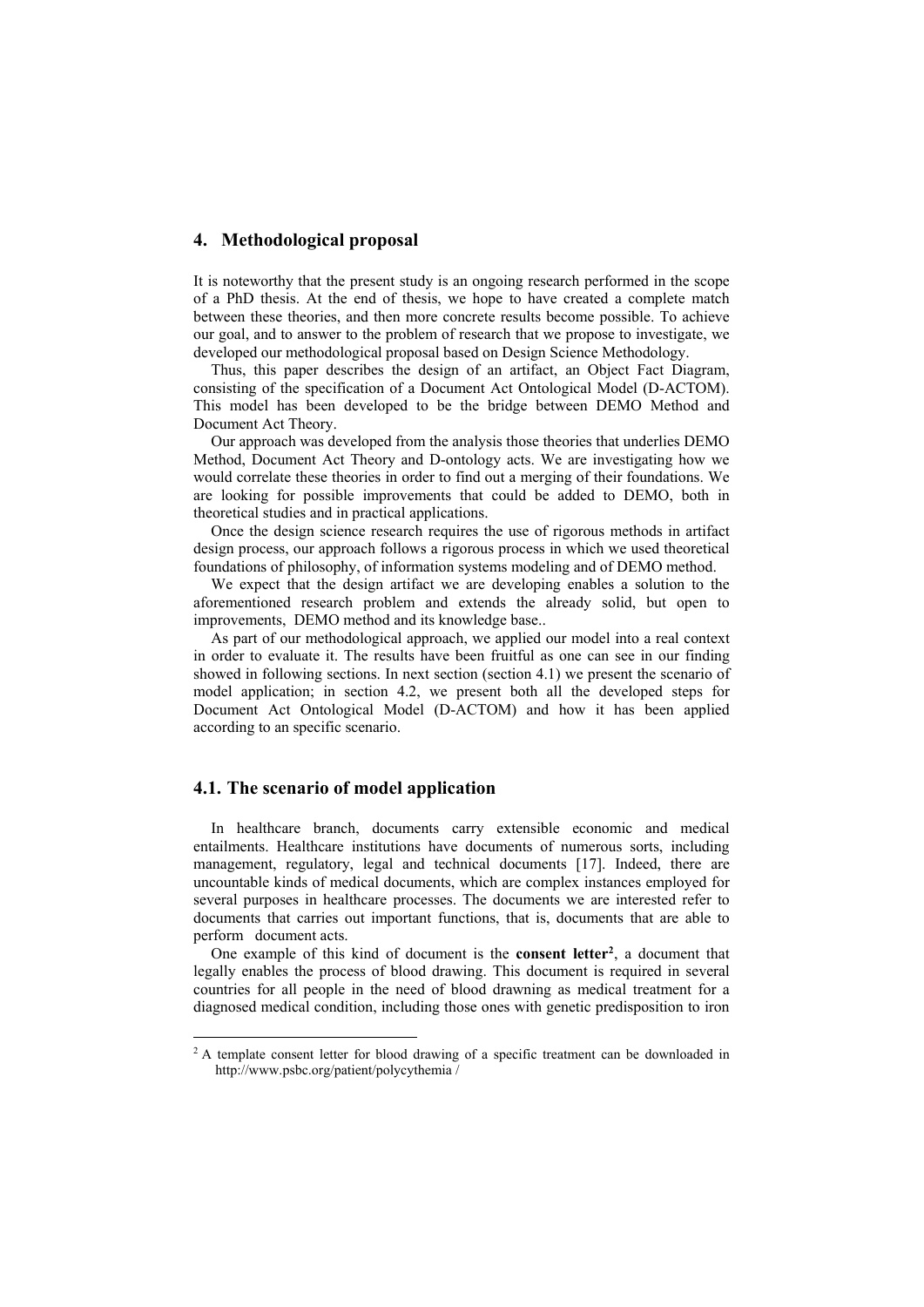overloading (hereditary hemochromatosis, or HH). Thus, a consent letter is the specified input of a document act that represents the desire of any patient in consenting that their blood be drawn.

In this context, the clerk, who is responsible for the blood drawing process (see in d-act ontology, section 3.3) is the bearer of the document act template creator role. The blood-drawing patient is the bearer of the declaration performer role. A nurse is responsible for medical procedures that enabling the patient to draw blood, for instance, blood drawing from the patient's arm. She is - the declaration target (see dact ontology), since she becomes endowed with the right to perform the aforementioned procedures [10] and [15].

The figure 3 presents an overview about our scope. The scope of interest refers only to the moment in which the patient provides the consent, and also signs the consent letter. Thus, we can reach an ontological model that represents the blood drawing consent, from a particular Blood Bank. In Organization Construction Diagram (OCD), one can find: i) *Transaction T01 - blood drawing consent realization* in which the patient (verbally) consents the procedures for drawing her blood; and ii) *Transaction T02 - blood drawing consent letter signing*, which represents the consent letter to be signed to the legal allowance regarding blood drawing. Then, only after these transactions have been carried out, the clerk or nurse responsible by the task can collect the patient's blood. So, the nurse receives the patient's consent letter and then she verifies if the consent letter has been filled and signed. Thus, she can legally fulfill the commitment to her role within the organization.

Figure 3 presents the State Space Diagram (SSD) in which the PATIENT *class*  contains the population of patients who needs blood to be drawn as treatment. The CONSENT *class* contain all consents uttered by patients from PATIENT *class*, that is, who declares the social intention, namely, the consent to draw blood. In this context, we can notice the following sentence predicate for binary fact types: *[blood drawing consent] of [patient #111]* in which the patient #111 verbally consents to draw her blood. The result of the transaction is also represented by the sentence predicate for the dependent fact type: R02 - *[blood drawing consent letter # 235] was signed* in which after uttering the consent, the patient fills and signs the consent letter allowing one to draw her blood.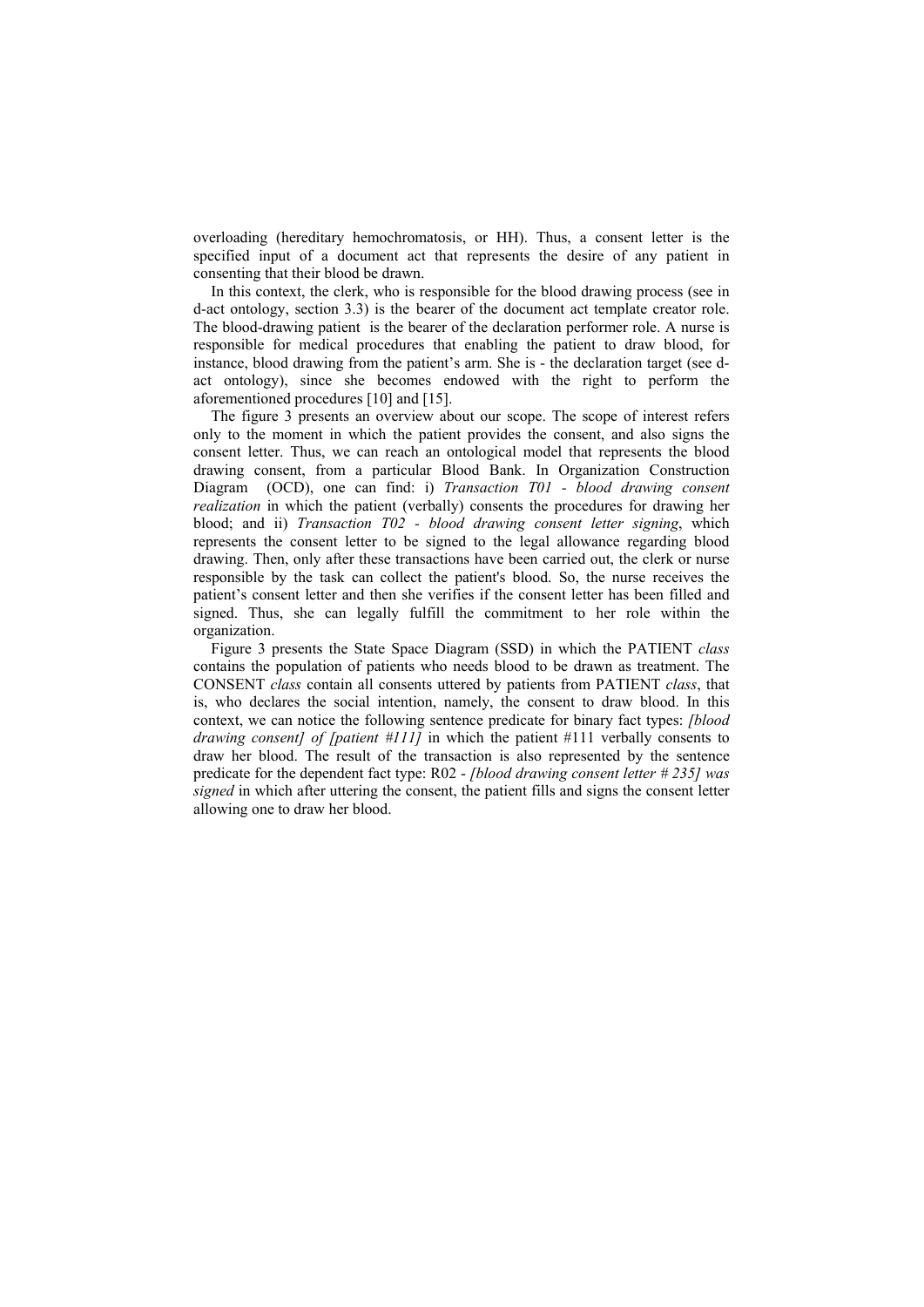

*Figure 3: Blood Drawing Consent: Organization Construction Diagram (OCD) and State Space Diagram (SSD)* 

# **4.2. The steps of the model development**

The Figure 4 presents our **Document Act Ontological Model (D-ACTOM)** that has been modeled in DEMO Method. The first step of model development was to identify the entities of Document Act (D-act). The essence of the D-acts is the declaration entity whose facts are formalized in the (physical) document in which the purposes of that declaration go to last over time.

From this perspective we present (FIG. 4) in the top left of figure 4, the TRANSACTION KIND *class*, which represents transactions whose results are facts of the world, for example, social declarations such as consents. Consent is a declaration type often used in many fields as healthcare, in which one can find, for example: i) a family consent to donate organs of a dead person ; ii) someone consenting surgical procedures and, , iii) a patient consenting to draw her blood, in our scope of interest, represented by the transaction *T01* - *blood drawing consent realization,* a instance of TRANSACTION KIND *class* (as shown in figure 4).

At left of… the D-ACT KIND *class* represents all kinds of actions at datalogical level. These actions are necessary for registering a declaration type of TRANSACTION KIND *class* in D-ACT *class.* In our scope of interest one can perform different acts: **1** - generate: the action performed by the actor role who is responsible for generating the blood drawing consent letter; **2** - hand-over: the action wherein the performer that generates the blood drawing consent letter delivers it to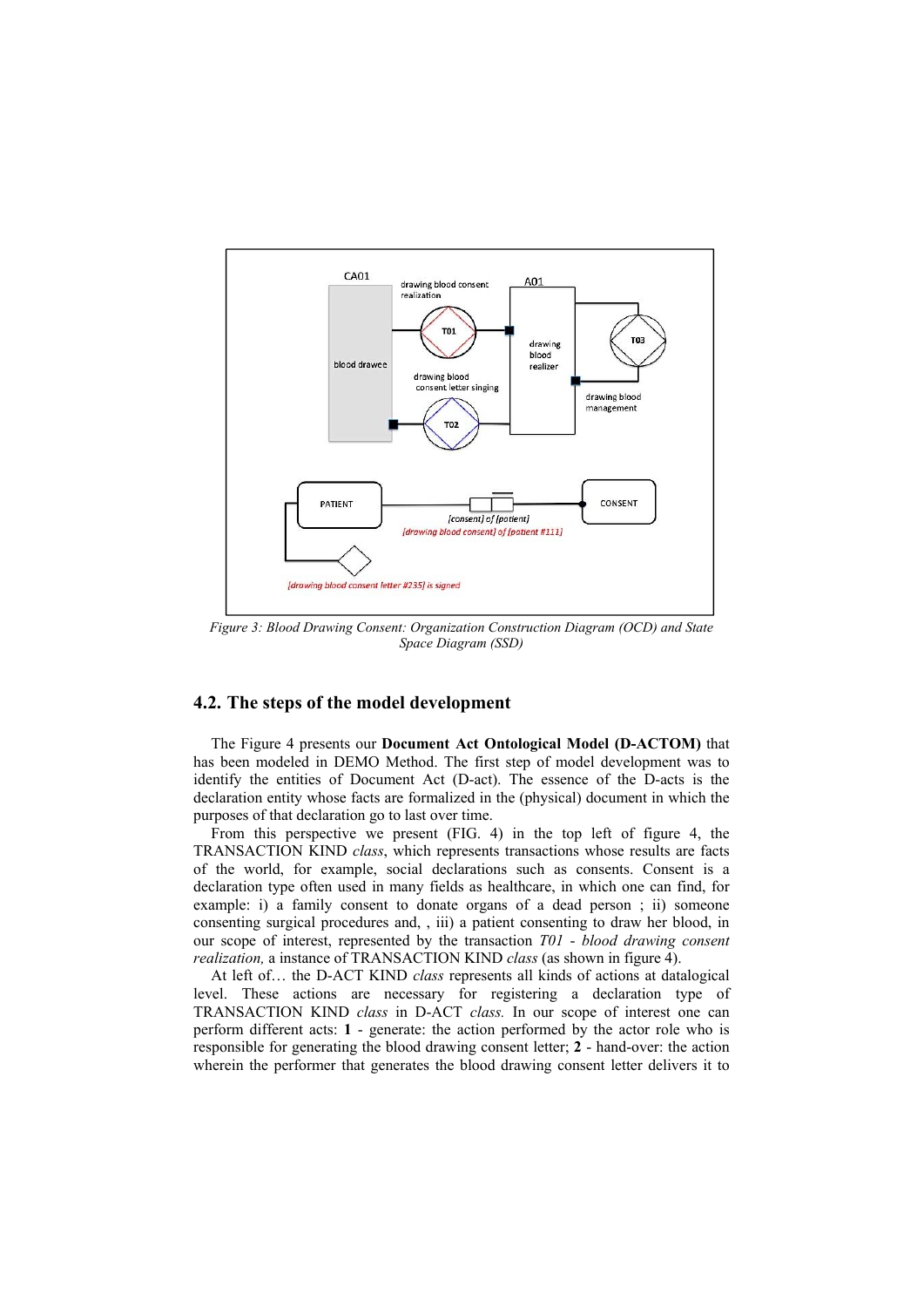addressee (patient) who will fills it out; **3** - fill: the action in which the addressee (patient), who received the blood-drawing consent letter fills it; **4** - sign: the action of signing the blood-drawing consent letter by the performer (executor - patient) of transaction. Hand-over is also the action in which the performer (patient), after signing the blood drawing consent letter, delivers it to addressee (nurse) of the transaction.



*Figure 4: Document Act Ontological Model (D-ACTOM)* 

At the bottom center of figure 4, the DOCUMENTAL PROCESS STEP *class*  specifies each step – at datalogical level – needed for registering each declaration in D-ACT *class*. Thus, the DOCUMENTAL PROCESS STEP *class* exists to tell one that, a certain d-act kind records a certain transaction step. The TRANSACTION STEP *class* specifies the steps required for each transaction from TRANSACTION KIND *class.* Each step of TRANSACTION STEP *class* received an identifier, as follows:  $1 - rq$ ;  $2 - pm$ ;  $3 - ex$ ;  $4 - st$  and  $5 - ac$ .

In the scope of interest (FIG. 4), for registering the consent for drawing blood, one can identify the following transactions: *T1*– *blood drawing consent realization* and *T02 - blood drawing consent letter signing.* The instance 24 means the request action is realized by one hand-over; the instance 26 means the execute action is realized by the one who signs; the instance 27 means the state action is realized by one handsover. Thus, the DOCUMENTAL PROCESS STEP *class* implements the blood drawing consent transaction through these five steps, i.e. they are the realization of TRANSACTION KIND. We emphasize the ternary facts types between D-ACT KIND *class* and DOCUMENTAL PROCESS STEP *class.* This stems from the fact that we must know in which order each step took place at the documental process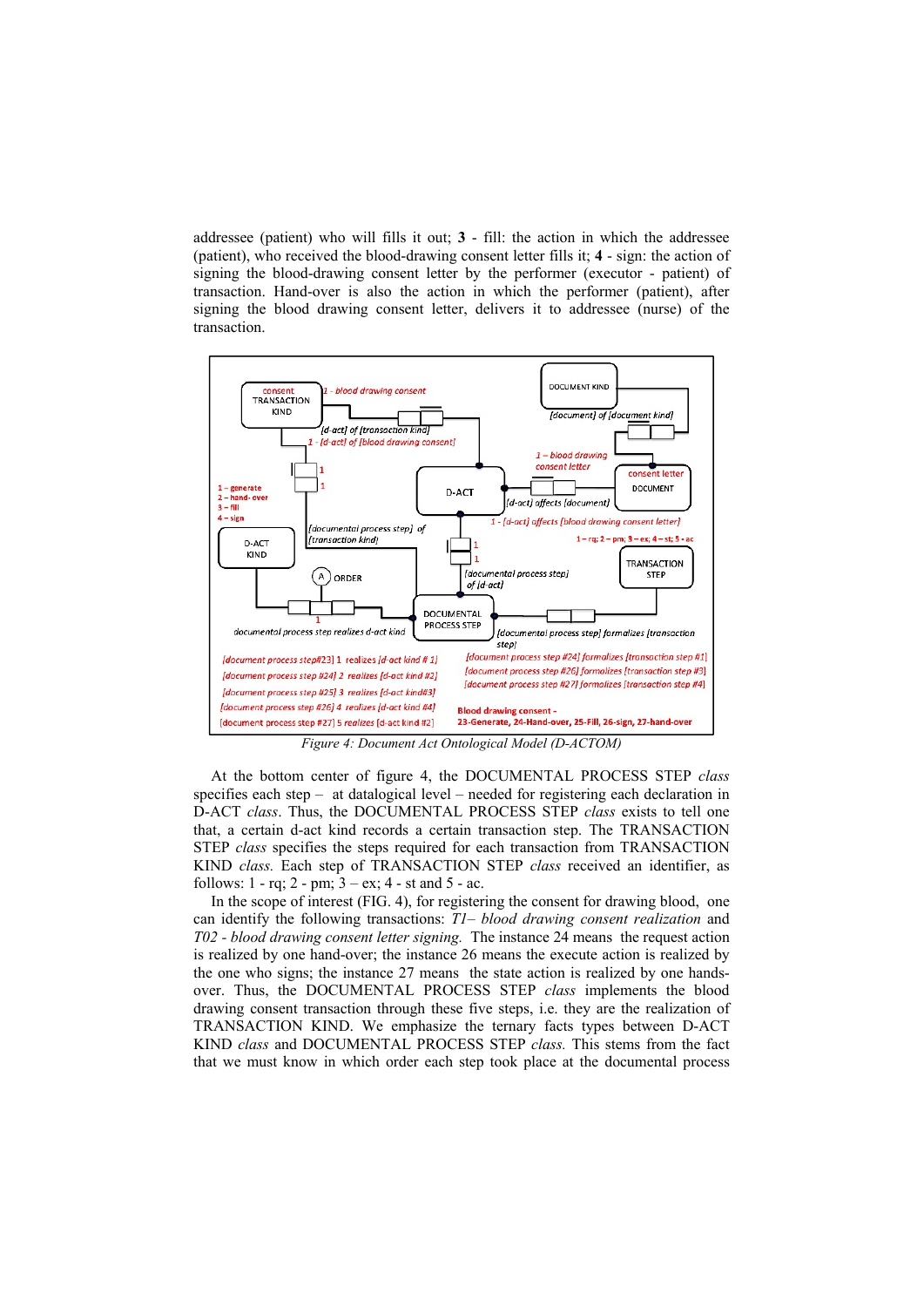level*.* The sentences predicate for ternary fact types was written in red, and it is represented by *[documental process step] realizes [d-act kind]*.

The blood drawing consent letter, as one can see in figure 4, is a type of consent letter. Consent letters are document types from DOCUMENT *class.* DOCUMENT *class* refers to the population of documents that are made and used according to needs and purposes of the organization. The documents in DOCUMENT *class* are a type of DOCUMENT KIND *class.* This class consists of documents types that can exist into an organization. As already mentioned above, we are dealing with documents - for example, blood drawing consent letter - that are created in order that people can register and thereby transfer rights and obligations between them. So, documents have an important function, named document act. In our scope of interest, the performer (patient) and addressee (nurse) comply with the commitment after the patient to signing the blood consent letter, in order to legally transfer to the nurse the right of drawing a patient´s portion of blood.

In our model (FIG. 4), the D-ACT *class* is the core of our approach. Indeed, it represents a document act. The D-ACT *class* specifies all particular acts of a particular transaction. It is represented by the binary fact type *[d-act] of [transaction kind],* whose instance level is *[d-act] of [blood drawing consent*]. In D-ACT *class* one also can find the history of a particular process. Furthermore, the D-ACT *class*  represents the history of a particular document, represented by the binary fact type *[dact] affects [document],* whose instance level f is *[d-act] affects [blood drawing consent letter]*. This means that before a registration and a signature a document has no function. We use documents to record commitments, because documents enforce restrictions within social interactions.

We also have in *D-ACT class* all history of a transaction. In FIG.3, the Transaction T01 - *blood drawing consent realization*, and T02 - *blood drawing consent letter singing* are kinds of a particular transaction. Thus, in D-ACT *class* we have all particulars acts needed for register the blood drawing consent. Such as consent authorizes the healthcare professional for (legally) blood drawing from a patient that declares her social intention. Thus, in D-ACT *class*, one can see: i) the fact type that has been registered in the blood drawing consent by the patient; ii) when this patient signed the consent letter; iii) the document that has been used; iv) who generated the consent letter; v) when the patient filled and signed the blood drawing consent letter and, vi) the professional that received this blood drawing consent letter; to mention a few. This means that the effects of a declaration can be extended and through documents with legal value. However, this happens only when the patient fills and signs the blood drawing consent letter. Only from the patient's signature the procedure can be carried out. Thus, we also can say that acts at D-ACT *class* carry a proposition of declaration formalized in specific document.

Finally, the D-ACT *class* specifies all particular acts of a particular transaction., This occurs because, for each D-ACT *class* instance, it should be identified : i) the result of a transaction – declaration type (blood drawing consent); ii) the document required for this declaration (blood drawing consent letter); iii) all actions (D-ACT KIND), which must be realized at datalogical abstraction level (DOCUMENTARY PROCESS STEP), to register (to sign) the declaration and; iv) the coordination or production act used in each action (D-ACT KIND).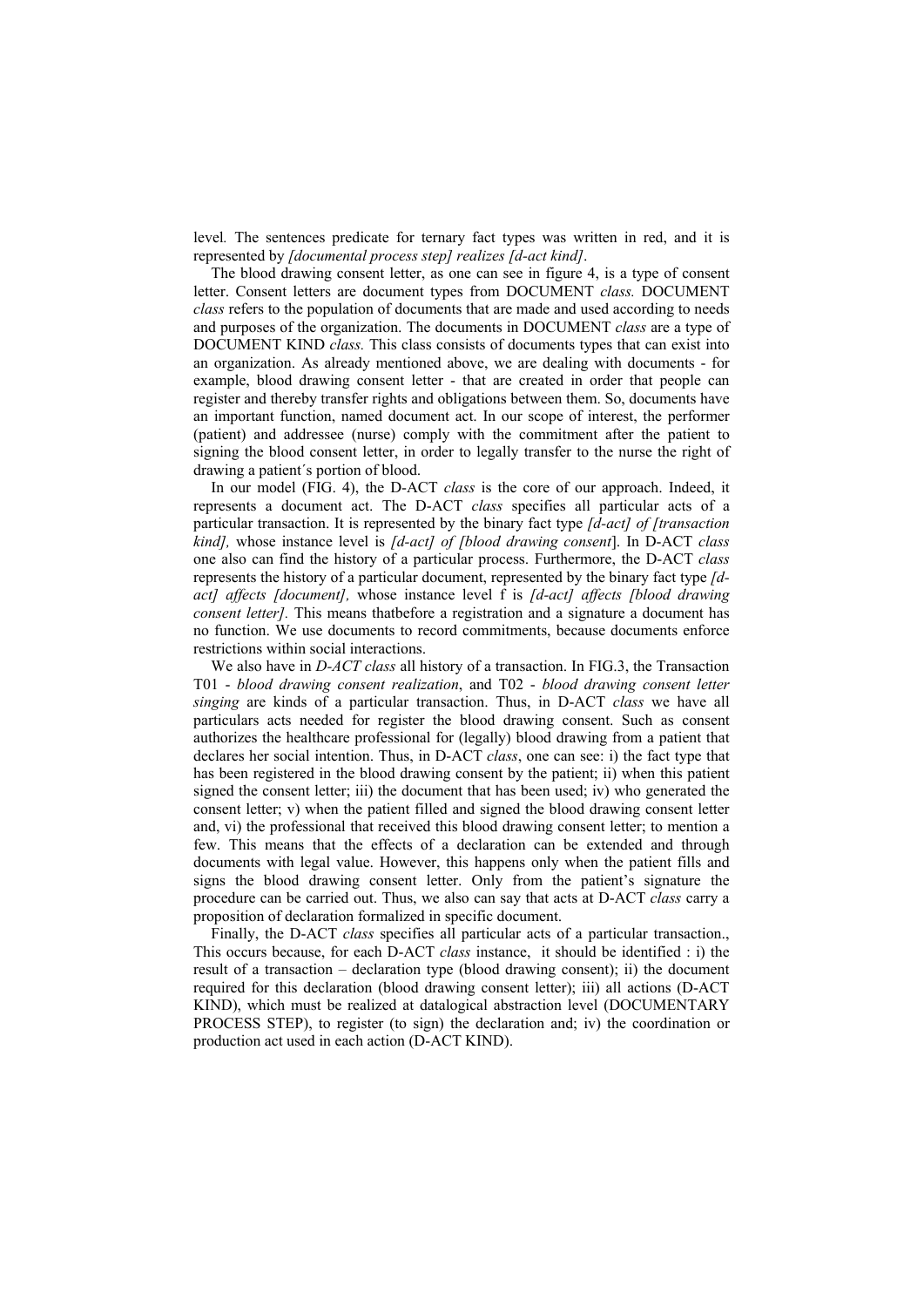## **5. Discussion and final remarks**

We presented approach towards a social entity dimension to characterize document acts in DEMO Method. However, we intend to conduct our investigation in order that many kinds of document acts also can be encompassed. To achieve the results, we have presented a brief theoretical account of theories of DEMO Method, Document act Theory and d-act ontology. Then, we introduced a theory to deal with acts raised by the power of documents. In practical aspects, we have developed a model to reach the claimed complementary characterization between theories.

We use some theoretical foundations underlying the document act theory and the d-act ontology to develop our model in DEMO Method. This approach has shown us to be fruitful, because, on one hand, we can bring to DEMO Method a new perspective of documents; on the other hand, the construction of our model using our own method has showed clearly that documents acts indeed register facts that arise from social acts.

Finally, our model was employed in a real case, so that we could explain the whole process involved to register commitments in documents. We showed the steps at documental process level, which were necessary to ensure that consents could be finally registered in the document and thus meet the requirements. We also showed how each act at documental level was created and recorded until the document was delivered to the addressee.

We argue that facts embodied in documents are records of social acts including their rights and obligations required to fulfill commitments for the creation of any product or service. Document registers the creation of new social artifacts, assigning responsibilities to those who produce it, signs it, and so forth. Thus, only documents are able to extend these commitments to the long term

The next step in our research is to apply our model in other circumstances for different types of declarations. Moreover, we intend to investigate how to analyze and identify the documents that area relevant to the organizational domain. We also intend to create an ontological model in order to keep the entire document lifecycle, since its creation up to its discard, in order we can reach a full model to represent document acts using our approach.

## **References**

- 1. Dietz, J.L.G., Hoogervorst, J.A.P.: The discipline of enterprise engineering. Int. J. Organ. Des. Eng. 3(1), 86–114 (2013)
- 2. Dietz, J.L.G.: Is it PHI TAO PSI or Bullshit? , Methodologies for Enterprise Engineering symposium, Delft (2009)
- 3. J. Dietz, M. Dumay, H. Mulder, Demo or practice: critical analysis of the language/action perspective, in: Proceedings of the 10th International Conference on the Language-Action Perspective, 2005.
- 4. J.L. Dietz, Enterprise Ontology: Theory and Methodology, Springer, Berlin, 2006.
- 5. Dietz, J,L. Understanding and Modelling Business Processes with DEMO. In Proceedings of the 18th International Conference on Conceptual Modeling (ER '99), Jacky Akoka, Mokrane Bouzeghoub, Isabelle Comyn-Wattiau, and Elisabeth Métais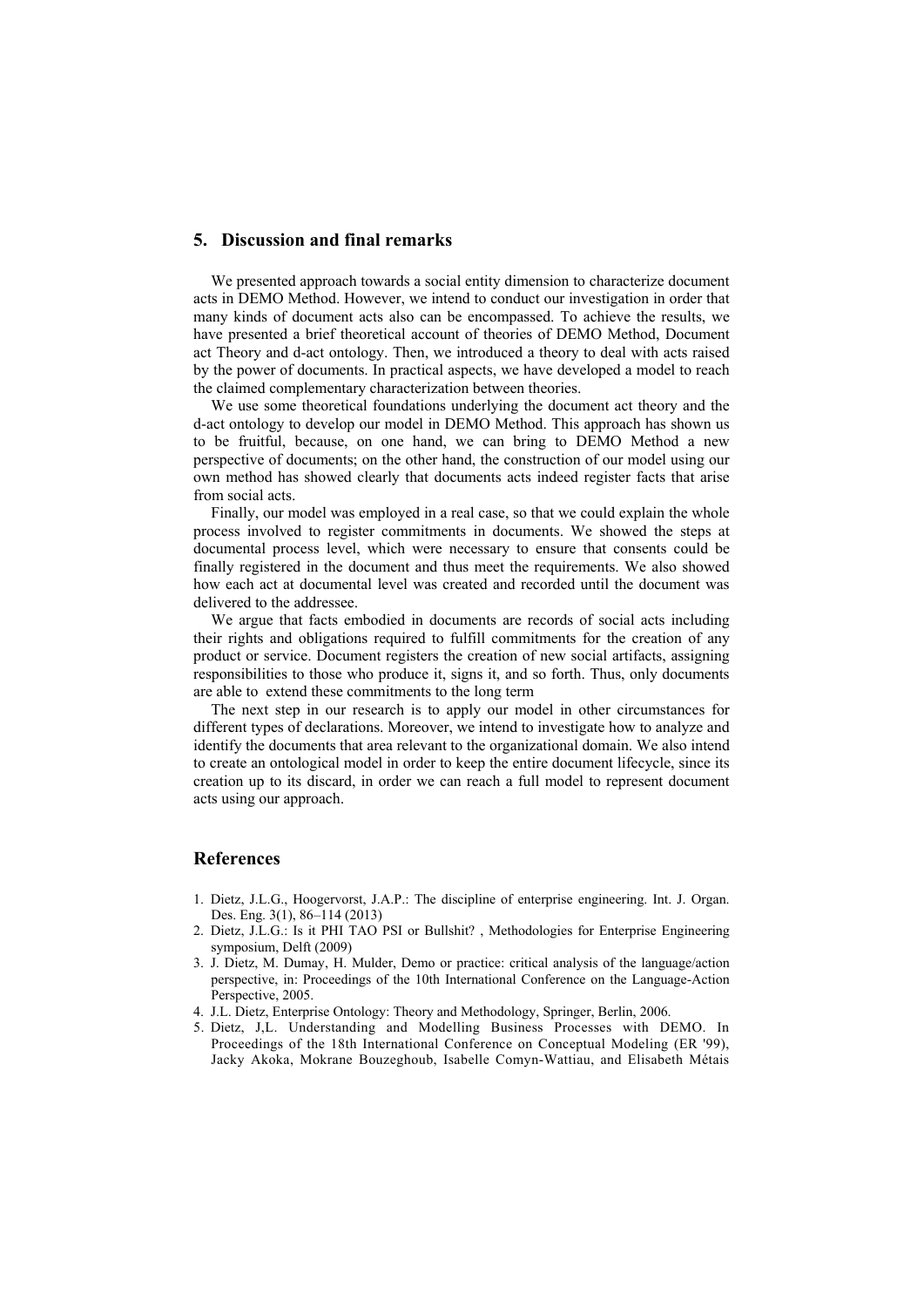(Eds.). Springer-Verlag, London, UK, UK, 1999, pp. 188-202.

- 6. Dietz, J.L.G.: On the Nature of Business Rules. Advances in Enterprise Engineering I. 1–15 (2008).
- 7. Albani, A.: Advances in Enterprise Engineering IV: 6th International Workshop, CIAO! 2010, Held at DESRIST 2010, St. Gallen, Switzerland, June 4-5, 2010, Proceedings. Springer (2010).
- 8. Smith, B. Document Acts. In Anita Konzelmann-Ziv, Hans Bernhard Schmid (eds.), 2013. Institutions, Emotions, and Group Agents. Contributions to Social Ontology (Philosophical Studies Series). http://ontology.buffalo.edu/smith/
- 9. Smith B. How to do things with documents. Rivista di Estetica, 50 (2,2012), LII: 179- 198.
- 10.Brochhausen, M.; Almeida, M.B.; Slaugther, L. Towards a Formal Representation of Document Acts and the Resulting Legal Entities. In: Johanssonian Investigations Edited by Christer Svennerlind, Jan Almäng, Rögnvaldur Ingthorsson (Eds.) Ontos-Verlag, 2013 page 120-139
- 11.Smith B. Document Acts (2005), presentation to the Ontolog Forum, October 13, 2005. http://ontology.buffalo.edu/smith/
- 12.Smith, B. Diagrams, Documents, and the Meshing of Plans. In András Benedek Kristóf Nyíri (eds.). Visual Learning, vol. 3: How To Do Things With Pictures: Skill, Practice, Performance.conference on Visual Learning organized by Kristóf Nyíri in Budapest in December, 2013.
- 13.Almeida, M.B; Souza, R.R. (2012). Documents in Knowledge Management Support: A Case Study in a Healthcare Organization, New Research on Knowledge Management Applications and Lesson Learned, Dr. Huei Tse Hou (Ed.), ISBN: 978-953-51-0073-7, In Tech, DOI: 10.5772/33738. Available from: http://www.intechopen.com/books/newresearch-on-knowledge-management-applications-and-lesson-learned/documents-inknowledge-management-support-a-case-study-in-a-healthcare-organization.
- 14.Joop de Jong, Thesis. A Method for Enterprise Ontology based Design of Enterprise Information Systems, Delft University of Technology, November 2013.
- 15.Almeida, M.B; SLAUGHTER, L; BROCHHAUSEN, M. Towards an Ontology of Document Acts: Introducing a Document Act Template for Healthcare. In: On the Move to Meaningful Internet Systems: OTM 2012 Workshops, 2012, p 420-425.
- 16.Aveiro, D.S.A. G.O.D. (Generation, Operationalization & Discontinuation) and Control (sub) organizations: a DEMO-based approach for continuous real-time management of organizational change caused by exceptions. 2010. Thesis. Department of Computer Science and Engineering, Instituto Superior Técnico, Universidade de Lisboa, 2010
- 17.Almeida, M.B., Andrade, A. Q. (2011). Information, reality and epistemology: an ontological take. Proceedings of the Workshop of Ontologies in Biomedicine and Life Sciences (OBML) at Informatik 2011, Berlin.
- 18.Guerreiro, S.; Kervel, S.; Babkin, E. Towards devising an architectural framework for Enterprise Operating Systems. Proceedings of 8th International Conference on Software Paradigm Trends (ICSOFT¬PT 2013), pp. 578-585, Reykjavík, Iceland
- 19.Steven J. H Kervel; Jan L. G. Dietz; John Hintzen ; Tycho van Meeuwen & Bob Zijlstra. Enterprise Ontology Driven Software Engineering. Proceedings of the 7th International Conference on Software Paradigm Trends (ICSOFT 2012). In Proceedings of the 7th International Conference on Software Paradigm Trends, 205-210, 2012, Rome, Italy
- 20.Guerreiro, S.; Kervel, S. J., Vasconcelos, A., & Tribolet, J. Executing enterprise dynamic systems control with the demo processor: the business transactions transition space validation MCIS 2012, Volume 129 of Lecture Notes in Business Information Processing, page 97-112. Springer, (2012)
- 21.Hintzen, J.; Kervel, S.J. H.; Meeuwen, T.; Vermolen, J.; & Zijlstra, B. A professional case management system in production, modeled and implemented using DEMO CBI 2014, 8th